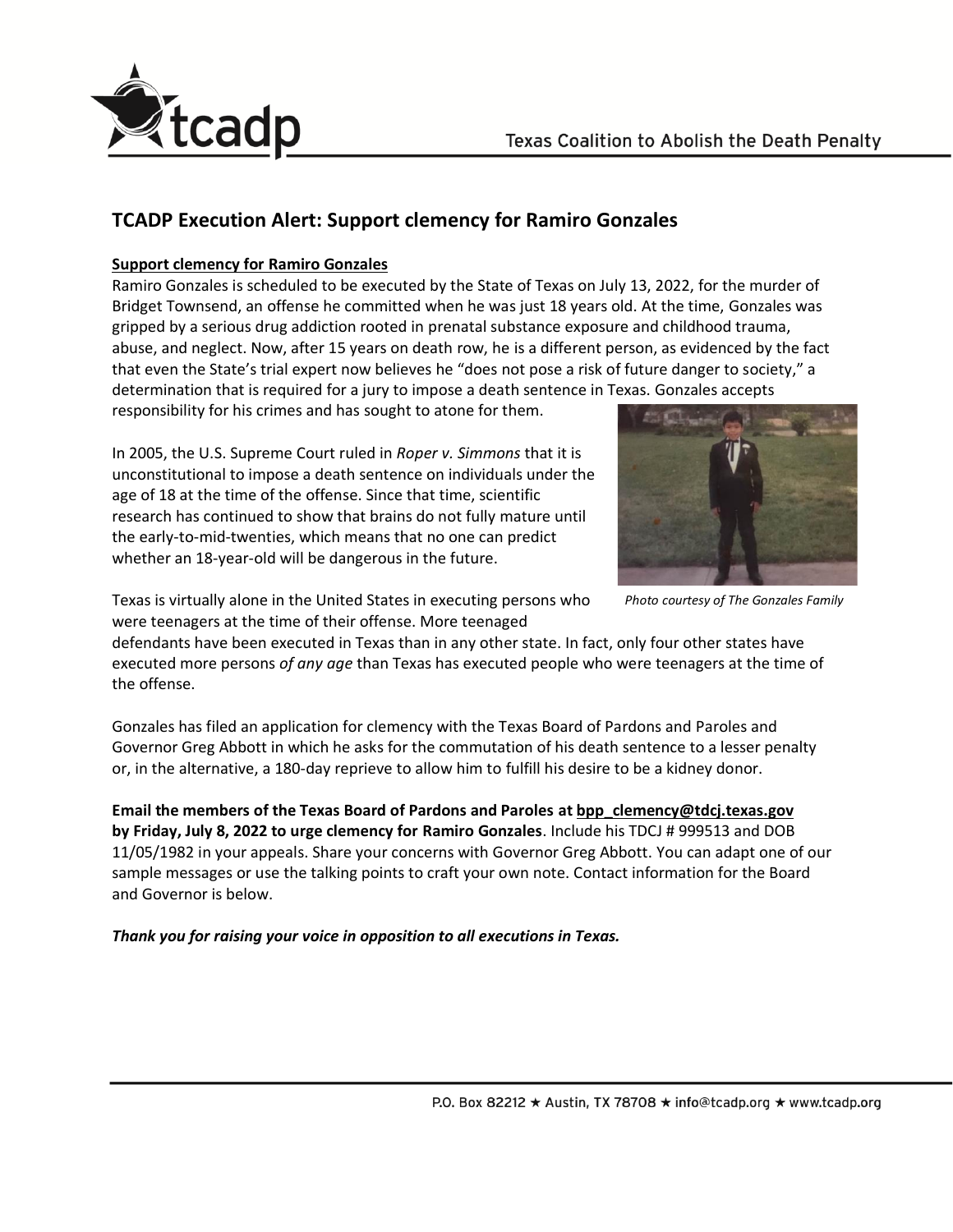### **Key talking points about Ramiro Gonzales**

- Just 71 days past his 18th birthday at the time of the offense for which he was sentenced to die, Ramiro Gonzales is one of the youngest persons to be sentenced to death in the United States since the Supreme Court held in 2005 that the Constitution bars imposition of the death penalty on anyone under the age of 18.
- The scientific and societal rationales for exempting juveniles from the death penalty apply equally to older teenage defendants like Gonzales.
- His childhood was marked by trauma, abuse, and neglect. Much of this mitigation evidence was not presented to the jury by his court-appointed attorneys, who failed to provide any context for his impulsive behavior and acts of violence.
- Away from the traumatic environment of his youth, Gonzales has grown up in prison and is now a mature and peaceful adult. In recent interviews, death row prison guards have described him as "sensitive," "genuinely" changed, a "good communicator," and as someone who they "feel safe around" and who is "never problematic."
- The mental health expert who testified for the prosecution at trial that Gonzales would present a future danger—even if incarcerated—has recently re-evaluated him after 15 years on death row and now concludes that Gonzales does not present a danger to anyone.
- In the 15 years he has been on death row, Gonzales has devoted himself to self-improvement, contemplation, and prayer. He is devoutly religious and shares his practice with spiritual advisors and with others on death row. Gonzales takes full responsibility for his crimes and has sought to atone for them and to seek redemption, expressing his genuine remorse in both words and actions.
- A 180-day reprieve would allow Gonzales to donate a kidney to a person in critical need of a vital organ transplant—a process he has been pursuing for over a year—and enable him to atone for the life he has taken by helping to save a life.

## **Sample email message #1**

Dear Chairman Gutiérrez and Members of the Texas Board of Pardons and Paroles,

I am writing to urge you to recommend clemency to Ramiro Gonzales (TDCJ # 999513 and DOB 11/05/1982), who is scheduled to be executed on July 13, 2022. Barely 18 years old at the time of the crime for which he was sentenced to die, Gonzales is one of the youngest persons to be sentenced to death in the United States since the Supreme Court held in 2005 that the Constitution bars imposition of the death penalty on anyone under the age of 18.

Scientific research shows that our brains do not fully mature until we reach our early-to-mid-twenties, and yet Texas requires jurors to determine "future dangerousness" when deciding whether to impose a death sentence. In Gonzales's case, that prediction has proven to be patently false – so much so that the State's own trial expert now concludes that Gonzales does not present a danger to anyone.

Based on his age at the time of the crime, his growth and maturity during his 15 years on death row, and his deep remorse for taking the life of Bridget Townsend, Ramiro Gonzales is deserving of clemency. I implore you to recommend the commutation of his death sentence.